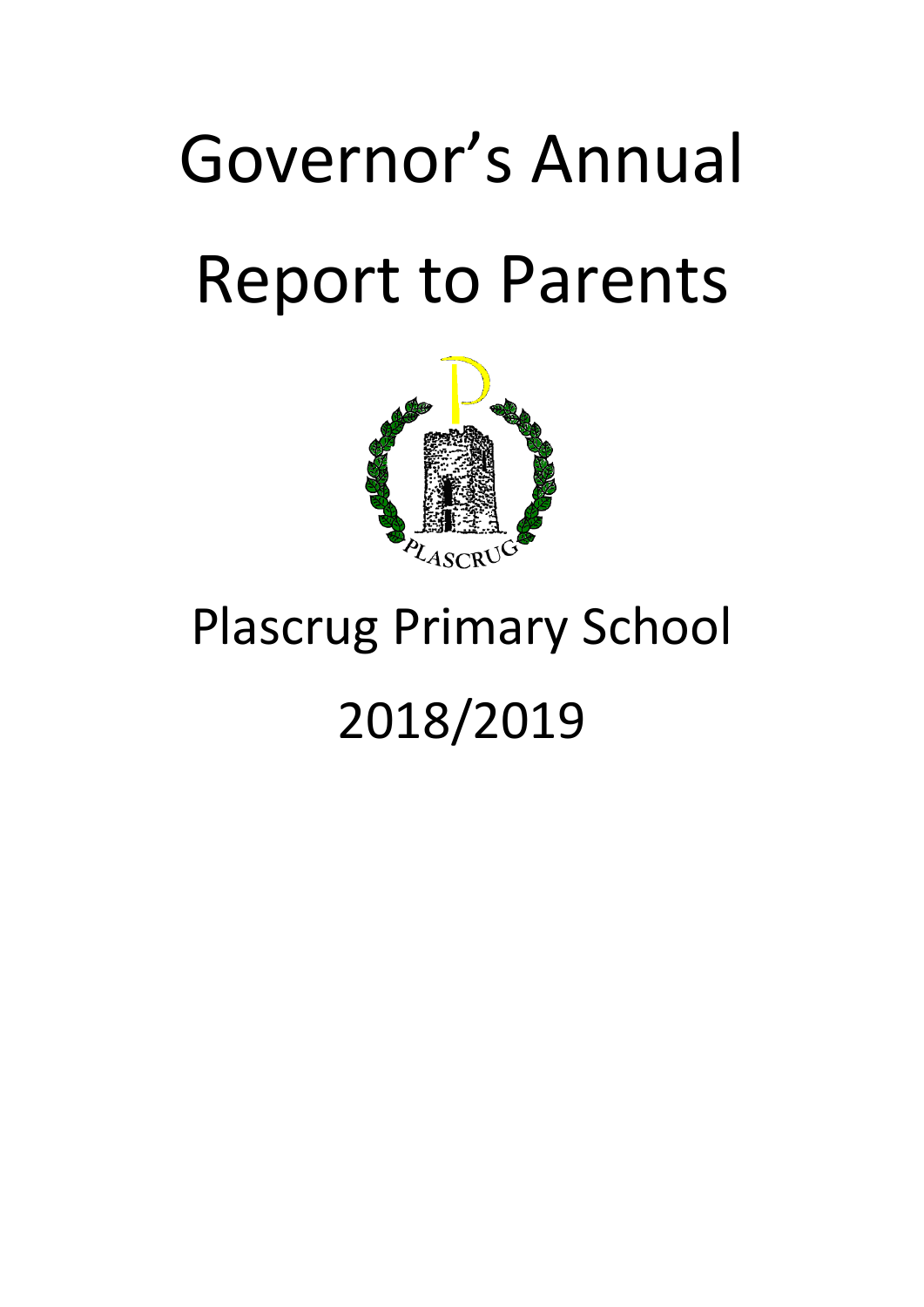#### **Introduction**

I would like to thank the whole team at Plascrug School including the Head Teacher, Senior Management, all teachers, teaching assistants and parents/guardians.

The children have been very involved in many different activities which not only support their learning of the curriculum, but also contribute to the success of the school in music, dance, sport and creative arts. We are all very proud of their achievements.

I hope you find the information contained both useful and interesting. If you have any questions about this report, please contact the Head Teacher.

I would like to thank all parents/guardians for their continued support of the school, and of their children's learning at home.

Salli Burke, Chair of Governors

At the end of the year, we have a total of 434 pupils attending the school and the staff consists of an Acting Head Teacher, Acting Deputy Head, Acting Assistant Head Teacher, plus a further 14 full time teachers and 3 part time teachers ( full time equivalent - 18.5 teachers). The Senior Leadership Team are in an 'acting' capacity due to the fact that the Headteacher has been seconded to work for Estyn for two terms and will be returning to the school in September 2019. We also have a team of Teaching Assistants working within Foundation Phase and a Core Staffing team of supporting pupils with Additional Learning Needs. Three full time HLTA's complete the staffing team. The school is also supported by two full time administrative assistants, a full time caretaker and an after school club supervisory staff.

This year was another very successful year for the school and has been reflected in the school being categorised as a green school by the Local Authority and ERW.

| <b>School Summary</b>       | Possible attendance for | %     |
|-----------------------------|-------------------------|-------|
|                             | vear                    |       |
| <b>Authorised Absence</b>   | 5454                    | 3.41% |
| <b>Present</b>              | 150,176                 | 94%   |
| <b>Unauthorised Absence</b> | 4131                    | 2.59% |
| <b>Total</b>                | 123448                  | 100%  |

#### **Attendance Figures**

Our Attendance Target for 2018-19 was 95.5% and the actual figure reached was 94%. The target for 2019-20 will be discussed at the Autumn Term full Governing Body meeting.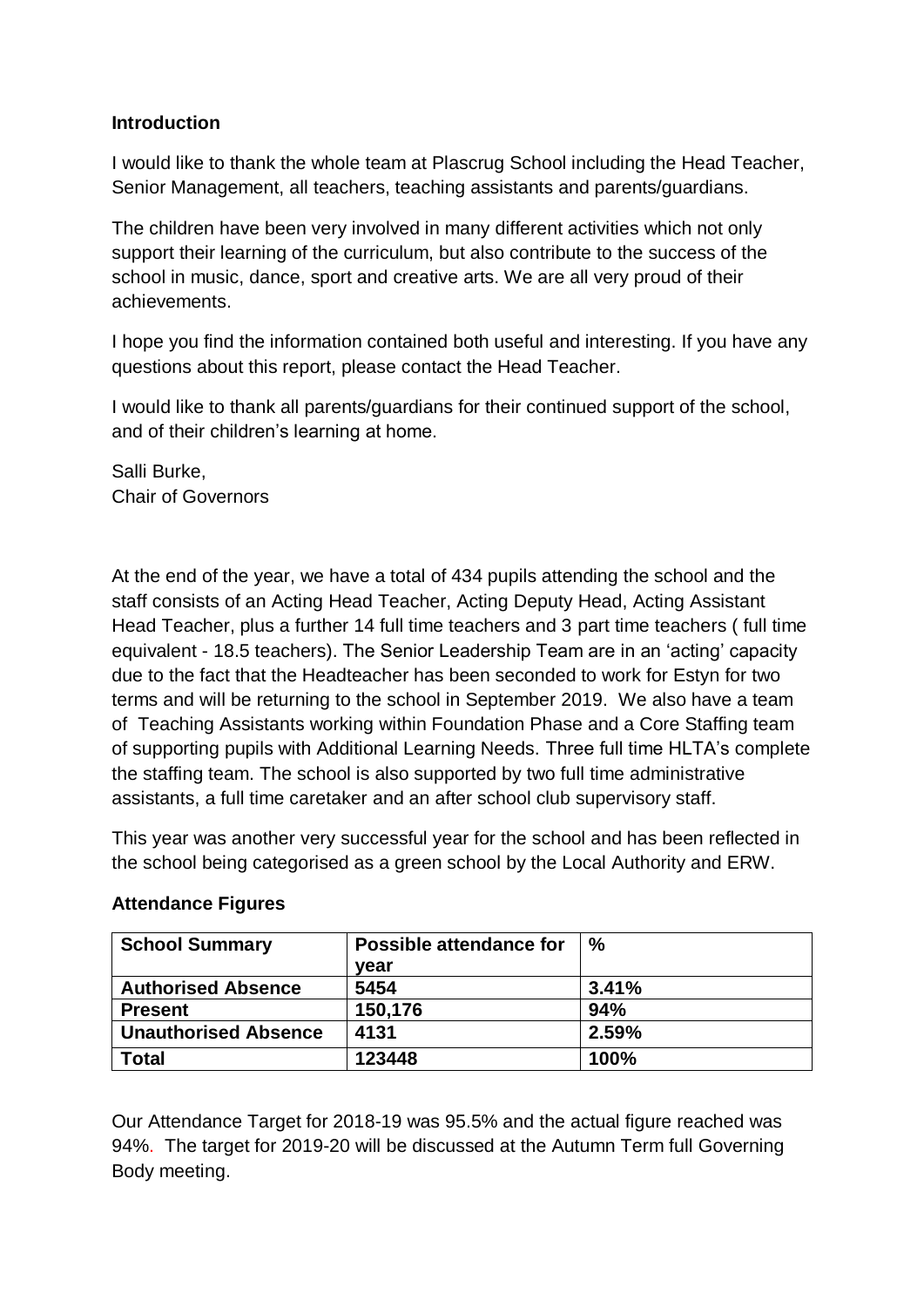According to the school attendance monitoring procedures, letters are sent for attendance under 90% and meetings held with parents and the Education Inclusion Officer. Penalty notices may be issued for 10 unauthorised absences. Holidays during term time are unauthorised, however any requests received in writing for leave of absence for reasons other than illness are considered individually.

#### **Extra-curricular activities**

We always have a large number of pupils within the school who take part in activities and represent the school publicly. This year has been particularly successful and it has been warming to hear of the achievements of the children.

Ceredigion Actif promotes the Bronze Ambassadors programme to develop physical activity in primary schools as well as developing the BA's leadership skills.

The Eco Committee have been very active with cycling and scooting clubs proving popular. They planted many new trees with the help of a number of parents and the local WI with saplings donated by the Woodland Trust. As a recognition of their work they were successful in gaining the Platinum Eco Award for the third time.

The school once again participated successfully in the Urdd National Eisteddfod. We were delighted that the Can Actol and Cor Cerdd Dant gained first place on the stage in Cardiff Bay and Efa Humphries was second for her great solo performance on the violin. Great performances were also given by Elliot Fletcher, Ioan Whall Williams and Vihaan Newar. The dance also did themselves proud coming third in the Urdd National Competition in March. Llongyfarchiadau i chi gyd.

Both the boys and girls rugby teams gave good performances in the Urdd National Competition in October. The netball and hockey teams also performed well in the area competitions. Positive links were developed to with organisations to promote Tennis and Cricket skills. Individual pupils also finished in the top ten at the Ceredigion and Urdd National Cross-Country competitions Congratulations to all the pupils who represented the school.

After initially being rained off we held a successful sports day in June which was enjoyed by one and all.

#### **Building links between the community and school**

As one of the largest schools in the area, we are an integral part of the community. We make regular use of the resources available to us with regular trips to the National Library, Museum, Arts Centre and Leisure Centre. We also utilise the town beaches and Plascrug Avenue. We have been fortunate in having support from the University too, with lecturers to give talks and workshops, for example coding workshops across the school.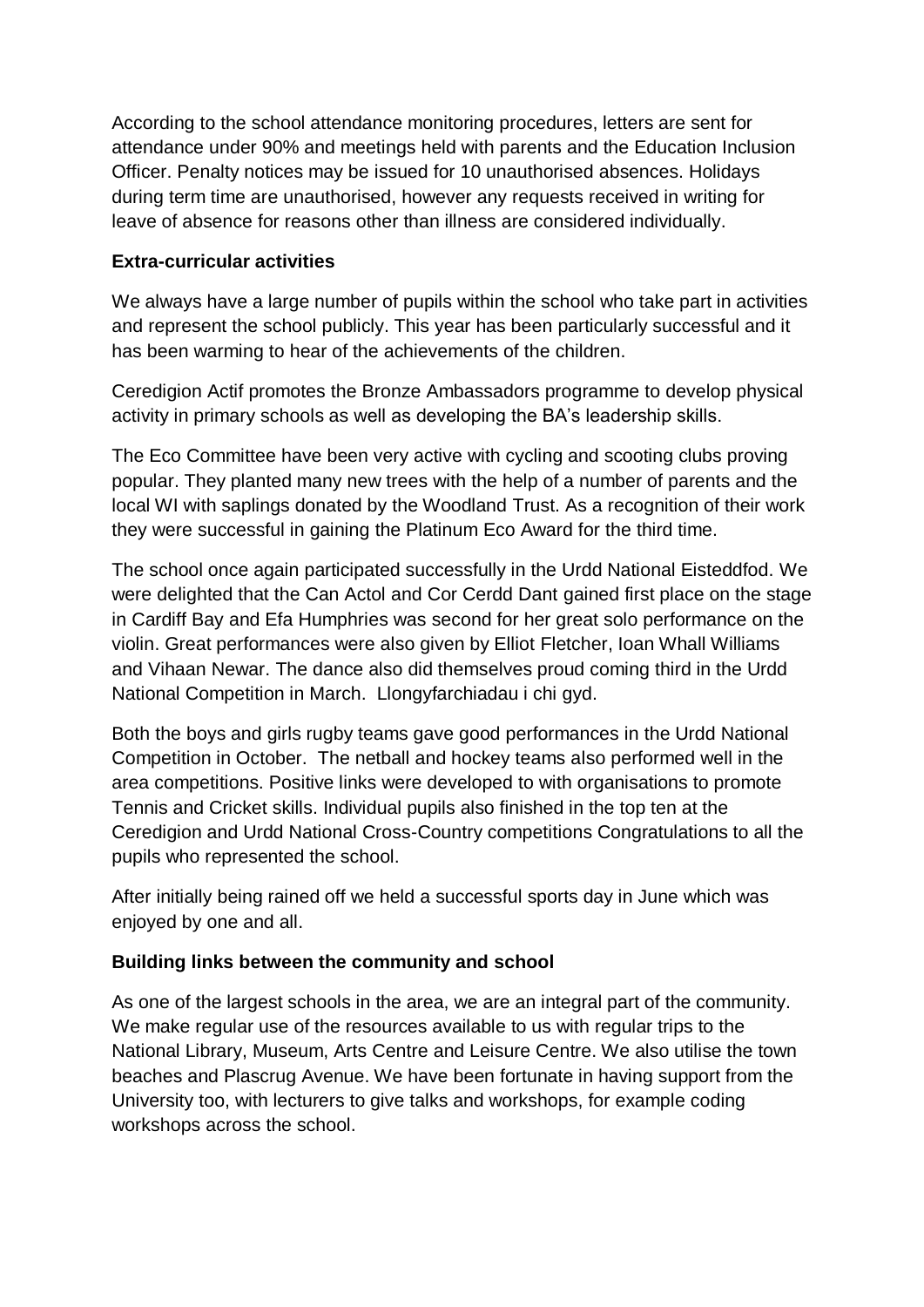We work closely with many outside agencies, such as the Ceredigion Actif team, the local police, school nurses, Design to Smile dental programme as a few examples. The police dog handling unit brought down two of their dogs. The children enjoyed this immensely and it was great to see them so interested in the talk and watching the dogs display their skills.

Local supermarkets have also supported the school, in supplying reduced cost fresh fruit for the tuck shop and prizes for raffles etc as well as visits linked to the curriculum. A fabulous way of enforcing our healthy eating policy.

Clwb Ni, our inter-generational project between Year 6 and tenants of Tai Ceredigion sheltered housing continues to provide opportunities for both generations to learn together.

#### **Targets for improvements set by the Governing Body**

The school and governing body agree targets for school improvement annually, which are monitored termly and progress reported to the governing body.

The targets were:

- 1. To raise the average scores in the procedural national test paper by 5% from Year 2 to Year 6 when it comes available during this academic year.
- 2. Further develop Nurture Provision and ELSA support for vulnerable pupils.
- 3. To further develop AFL strategies which involve pupils directly in improving the quality of their work.
- 4. To continue to prepare staff and all stakeholders for the upcoming curriculum change, ensuring that the four purposes are embedded in to all aspects of school life. Focus on trialing the draft Health and Well being document.

#### **School policies**

Plascrug School has a comprehensive list of policies, which can be requested at any point from the school reception.

#### **The Governing Body**

| <b>Mrs Salli Burke</b>     | LA (Chair)    |
|----------------------------|---------------|
| <b>CIIr Ceredig Davies</b> | LA            |
| <b>Mr Tim Davies</b>       | <b>Parent</b> |
| <b>Mrs Mette Jenson</b>    | <b>Parent</b> |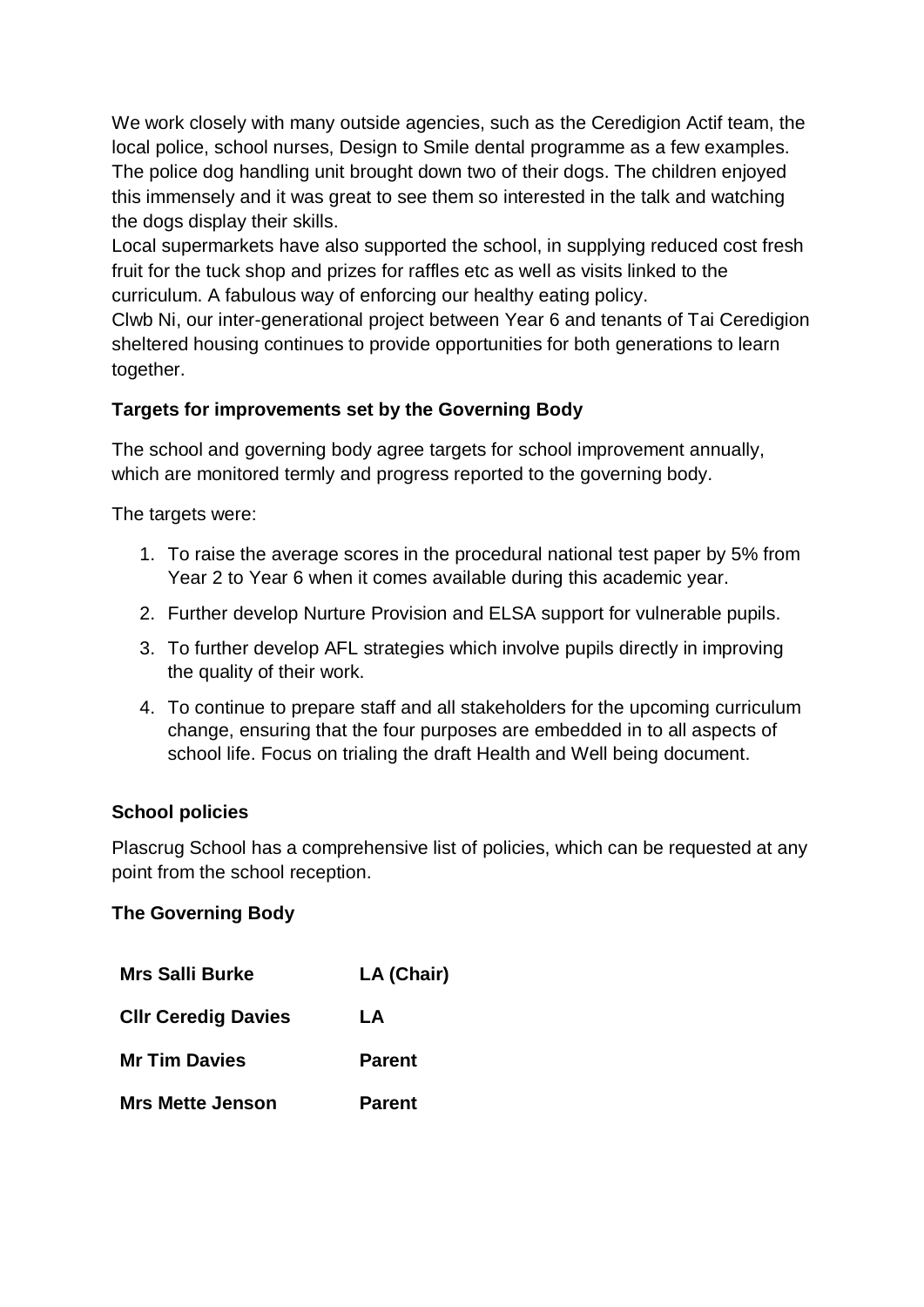| Dr. Katherine Santer                                    | Parent                          |  |  |
|---------------------------------------------------------|---------------------------------|--|--|
| Mr Michael Allman                                       | Parent                          |  |  |
| Mr Richard Warrender                                    | Community                       |  |  |
| Ms Ana Machado                                          | Community                       |  |  |
| Mr Krishna Venattu                                      | Community                       |  |  |
| Cllr Alex Mangold                                       | <b>Community Council</b><br>Rep |  |  |
| $M_{\text{max}} M_{\text{max}} \cap \ldots \cap \ldots$ | الممرئام العمطم مملوم ملل       |  |  |

Mrs Menna Sweeney/ Mr Berian Lewis Headteacher/Acting Headteacher

We currently have 1 Local Authority and 1 Community Governor vacancy

We meet as a full governing body once per term, as well as having subcommittee meetings to discuss specific things.

Clerk to the Governors – Ceredigion County Council Education Department, Canolfan Rheidol, Rhodfa Padarn, Llanbadarn Fawr, Aberystwyth, SY23 3UE

Chair of Governors – Salli Burke sallib77@outlook.com

Arrangements for the next Governing Body election – the Education Authority and the school will inform parents/guardians of the arrangements for any opportunities to be part of the Governing Body and electoral arrangements.

There is no requirement for a Parent/Governors meeting to be held each year, however one can always be requested in accordance with section 94 of the School Standards and Organisation (Wales) Act 2013.

The parents will need to satisfy the four (4) statutory requirements when calling a meeting which are as follows:-

- (i) that the parents of 10% of registered pupils, or the parents of 30 registered pupils (whichever is the lower) must sign a petition requesting a meeting;
- (ii) the meeting must be for the purpose of discussing matters relating to the school;
- (iii) the maximum number of meetings that parents can request in any school year is three (3);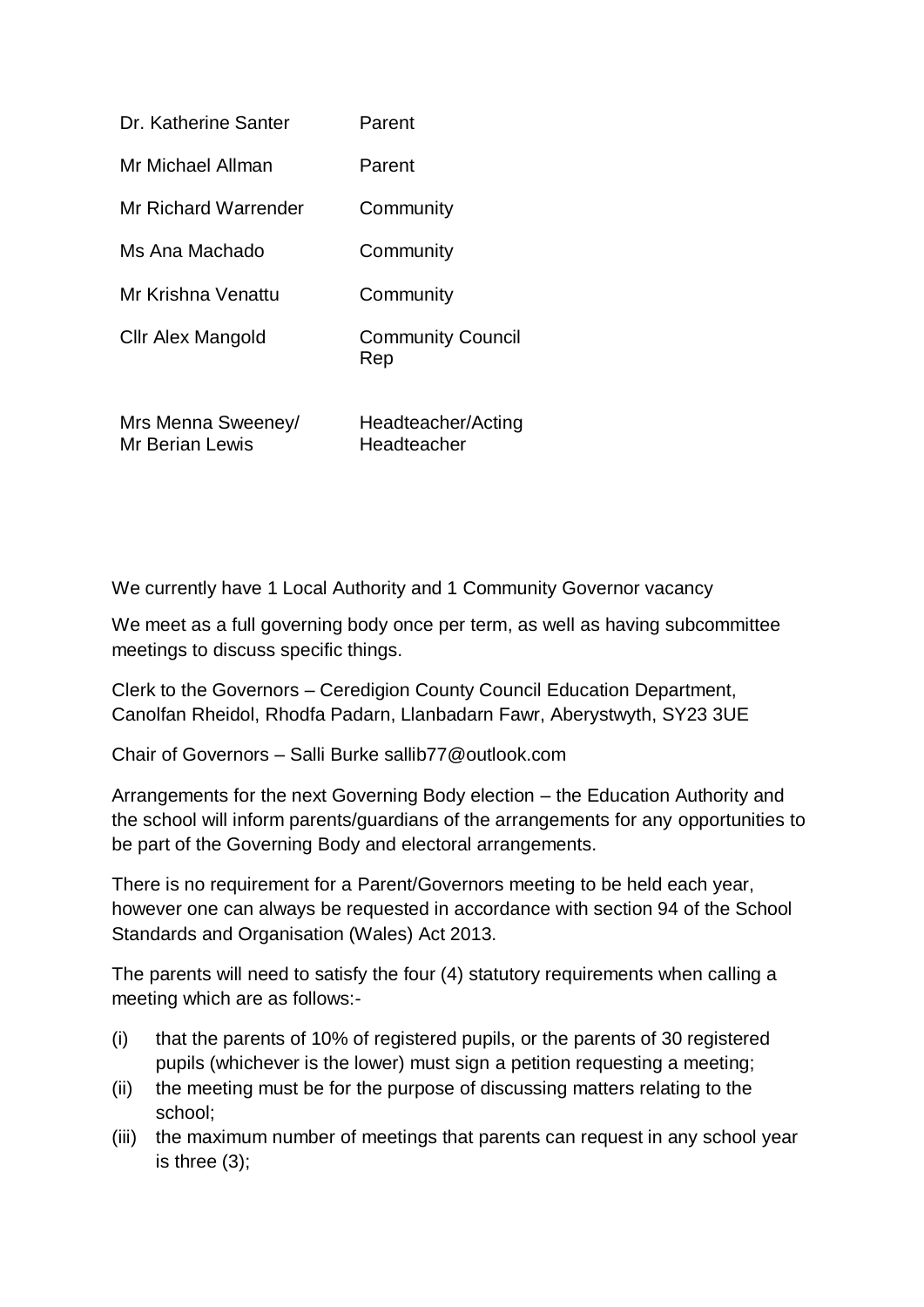(iv) there must be sufficient school days left in the school year to allow a meeting to be held.

#### Further:-

- (a) meetings must be held before the end of a 25 day period;
- (b) the 25 day period commences the day after receipt of the petition but does not include any day which is not a school day;
- (c) if another meeting is required to be held as a result of a different petition the 25 day period will not commence until the day after the other meeting has been held;
- (d) there must be sufficient days left in the school year to allow a meeting to be held before the end of the 25 day period;
- (e) meetings will be open to all parents of registered pupils at the school, Head and any other person invited by the governing body;
- (f) notification of meetings to parents must include the date, time and venue of the meeting and the matter or matters to be discussed.

#### **Financial Statement for the Previous Year**

Please see Appendix 1

As a Governing Body we ensure that the finances of the school remain healthy. Budget cuts had an impact on our staffing levels during the last financial year. However, we are always keen to ensure that this impacts pupils as little as possible. Despite budget cuts we have a core staffing team, as well as employing various full and part time teaching assistants throughout the school to provide support for pupils wherever needed.

#### **Use of the PDG Grant**

Amount allocated to the school £50,500

Plascrug school spends its Pupil Deprivation Grant to ensure it makes an impact upon particular learners in school. Staff are employed to raise the literacy and numeracy skills of those learners and ensure their wellbeing is supported in a range of different ways. A contribution was made to establishing our new nurture unit outside the main reception which provides a perfect environment to undertake nurture work with the children. The grant has also been used to assist with the cost of educational trips.

We believe strongly that all children deserve the best start in life – the PDG grant helps us achieve this aim.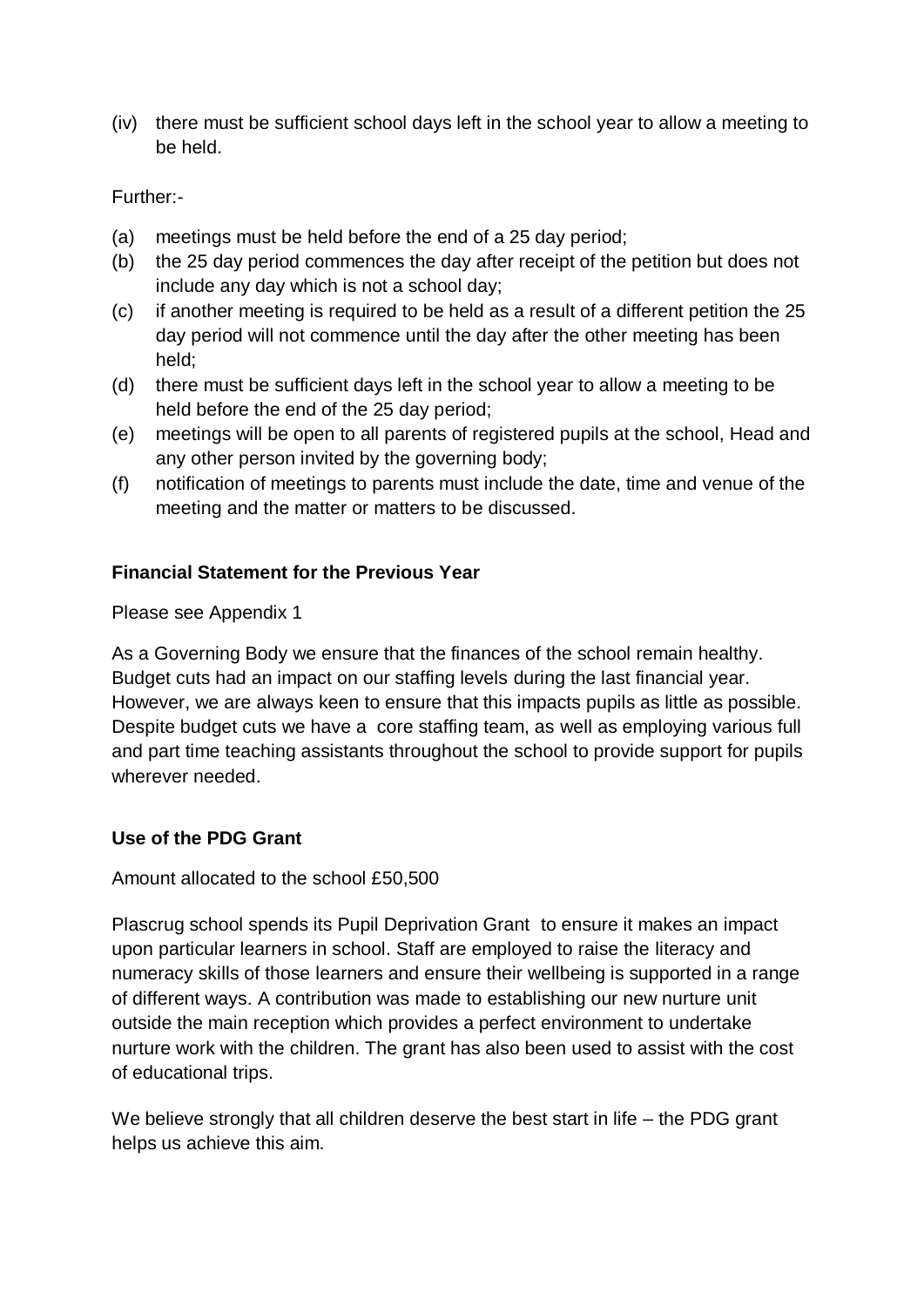#### **Parent Teacher Association**

Another successful School Summer Fair was held towards the end of the Summer term. Many parents were involved in different ways. The sponsored run on the Vicarage fields proved to be very successful. In the Spring term a successful 'Cawl a Chan' evening was held to celebrate St David's day. Many children took part by performing many Eisteddfod items. We were grateful to local band 'Three Legged Mare' for entertaining the crowd as well. A successful Summer Fair was held in the Summer term including a disco. An event enjoyed by one and all. The funds raised by the PTA help enhance the learning and environment for the pupils.

#### **Parents Evening**

At the start of each year we invite parents to a 'Meet the Teachers' evening. This is an opportunity to meet your child/ren's teacher and understand the curriculum and theme's for the following year. In addition to this we hold a parents' evening in the Autumn and Spring term. This is a fantastic chance to look at your children's work and discuss their progress. A written, detailed report is provided in the Summer term. If you wish to meet at any other time, please do contact your class teacher to make an appointment.

#### **School policies**

Plascrug School has a comprehensive list of policies which may be requested at any point from the school reception

#### **Term Dates and session times**

The list of term dates for 2019/2020 may be found on the [LA website](https://www.ceredigion.gov.uk/English/Resident/Schools-Education/School-Information/School-Term-Dates/Pages/default.aspx)

#### **The Curriculum and Pioneer School**

Plascrug is a Pioneer School and as such we are involved in developing a new curriculum for Wales. We believe that learning should be enjoyable and that pupils should be able to influence the themes that they study. Teachers create exciting learning opportunities that allow pupils to develop their skills in the six areas of learning and experience which are Mathematics and Numeracy, Language and Literacy, Science and Technology, Humanities, Digital Competency and the Creative Arts.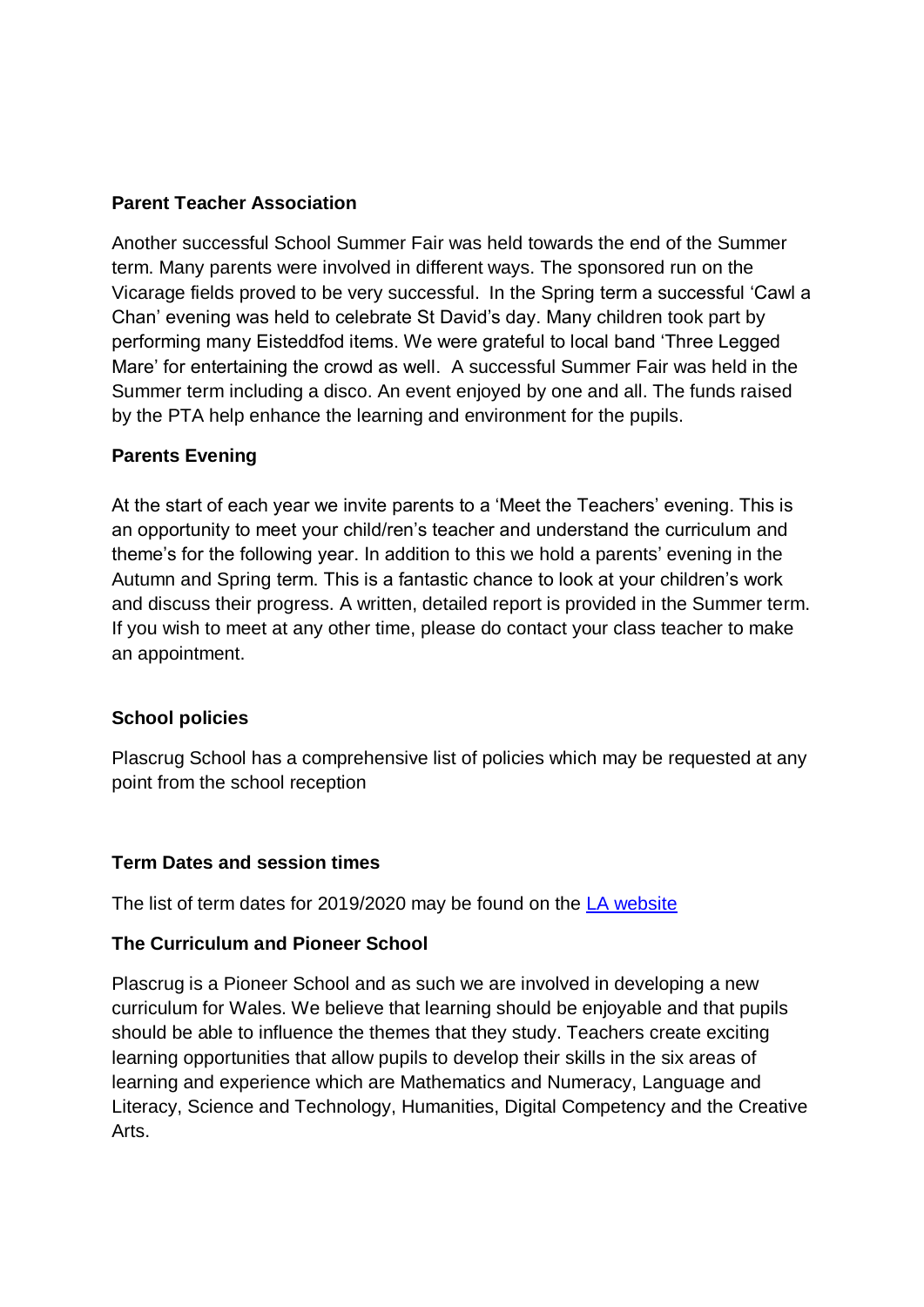Throughout the entire curriculum pupils develop their literacy, numeracy and ICT skills and receive plenty of opportunities in their study of themes to embed these skills. All learning experiences promote the four purposes of the new curriculum ensuring pupils will be ambitious capable learner, enterprising capable contributors an ethical informed citizens and be healthy and confident individuals.

The school has continued to work to develop the new Welsh curriculum as a Pioneer School. The Assistant Head Teacher has been helping to develop the Health and Wellbeing Area of Learning and Experience. Staff have had the opportunity to contribute their views as the process has developed. We have continued to be active in promoting Physical Literacy, which has led to pupils improving a range of physical skills whilst becoming more active in their learning. The school endeavours to make the voice of the pupils central to the planning process. The new curriculum has four purposes that we ensure are central to our planning. The six areas of learning and experience are taught in the context of themes that the pupils have helped to decide upon. This has led to rich learning experiences that the pupils enjoy.

#### **Provision of ALN**

The school identifies and supports children with specific needs including More Able & Talented children. The school has named Additional Learning Needs Coordinator (ALNCO). In 2018-19, 33% of the pupils were on the SEN register. Progress is carefully monitored and tracked, intervention programmes are in place and if external support is though necessary, this is sought. The school has a close working relationship with parent/carers as they are kept in-formed and involved. Pupil voice is sought in developments at Plascrug and create they work with staff to create One Page Profiles to support their learning. A Core Staffing team support learning effectively, working with groups and/or individuals depending on the needs identified. Teachers assess all pupils' learning both formally and informally and targets are discussed and regularly reviewed with pupils. The school works closely with outside agencies to support pupils learning.

#### **Language**

Plascrug school and Ceredigion County Council is clear in its aim and principle of developing our pupils' ability to use both Welsh and English fluently and confidently in a variety of situations. This is in accordance with the Welsh in Education Plan over the next three years. This will enable pupil to become full members of the bilingual society of which they are a part, fostering pride in the languages, heritage and culture of Ceredigion and Wales.

Currently, the majority of lessons are taught in English with weekly Welsh second language lessons. Many aspects of the curriculum are also taught through the medium of Welsh and the Welsh language is regularly used in formal and informal situations which successfully creates a Welsh ethos.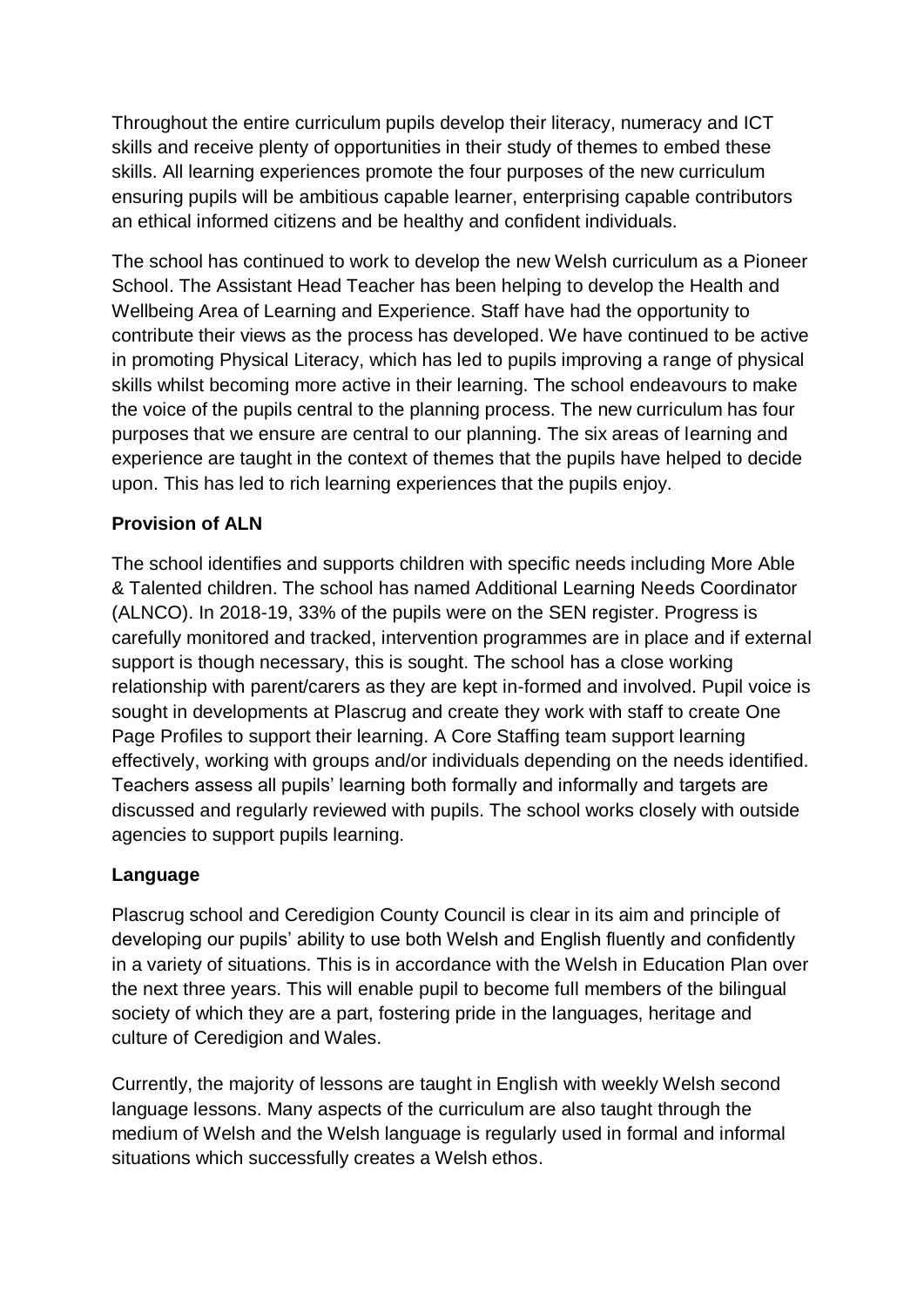#### **Toilet facilities**

The school provides sufficient toilets for the number of pupils on roll. These toilets are cleaned on a daily basis.

#### **Healthy eating and drinking**

The development of healthy lifestyles is a high priority for our school. Plascrug is a Welsh Network of Healthy Schools National Quality Award school and actively promotes healthy eating and physical activity. A Fruit Tuck Shop is run by Year 6 pupils and all pupils have access to drinking water throughout the day. The school meals service provides healthy lunches and we encourage healthy options in packed lunches.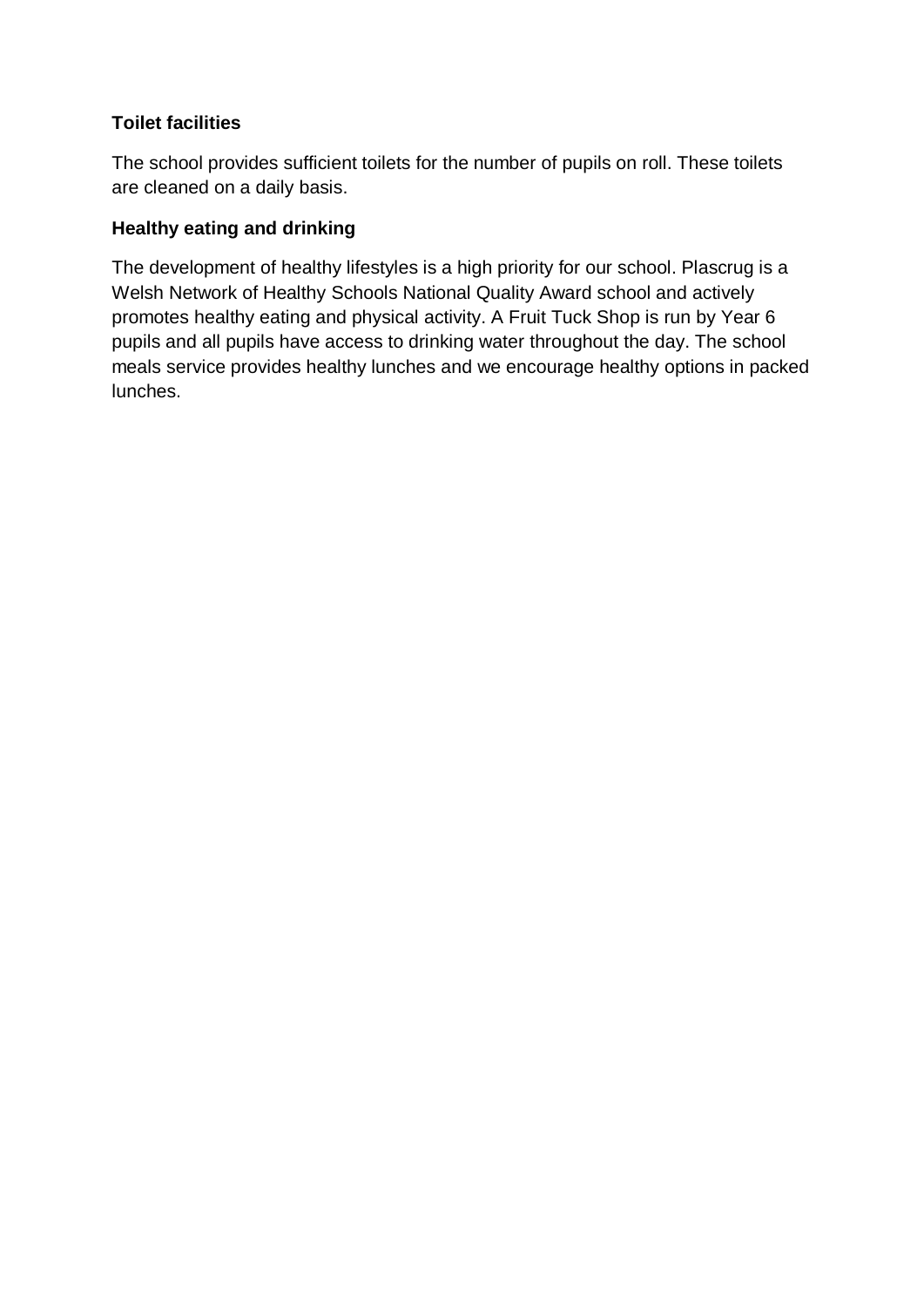## **Appendix 1**

### **Plascrug 2361 £**

| <b>CYFLAWNIAD ARIANNOL 2018/19</b>                                                                                                                                                           |                                            | <b>FINANCIAL PERFORMANCE 2018/19</b>                                                                                                                                                                  |
|----------------------------------------------------------------------------------------------------------------------------------------------------------------------------------------------|--------------------------------------------|-------------------------------------------------------------------------------------------------------------------------------------------------------------------------------------------------------|
| Mae'r Awdurdod Addysg Lleol newydd<br>gau'r<br>cyfrifon am y flwyddyn ariannol a ddaeth i<br>ben ar 31 Mawrth 2019. Dangosir isod<br>sut y<br>daethpwyd at y cyllid a benodwyd i'r<br>ysgol. |                                            | The Local Education Authority has recently<br>finalised the closure of accounts for the year<br>ended 31 March 2019. The total funding for<br>the<br>the school has been derived as set out<br>below. |
| Dyraniad Cyllid Gwreiddiol yn ôl Fformiwla                                                                                                                                                   | 1,380,011                                  | Formula Funding Initial Allocation                                                                                                                                                                    |
| Niferoedd Disgyblion<br>AAA<br>Y Dreth Annomestig<br>Cau Ysgol<br>Addasiad Arall<br>Dyraniad y Gronfa wrth Gefn heb ei Defnyddio                                                             | $\Omega$<br>5,413<br>0<br>0<br>43,497<br>0 | <b>Pupil Numbers</b><br><b>SEN</b><br>National Non-Domestic Rates<br>School closure<br>Other Adjustment<br>Allocation of Unutilised Contingency                                                       |
| Dyraniad Cyllid Diwygiedig 2018/19 yn ôl<br>Fformiwla                                                                                                                                        | 1,428,921                                  | Revised 2018/19 Formula Funding<br>Allocation                                                                                                                                                         |
| <b>Gwariant Net</b>                                                                                                                                                                          | 1,475,513                                  | Net Expenditure                                                                                                                                                                                       |
| Amrywiant                                                                                                                                                                                    | (46, 592)                                  | Variance                                                                                                                                                                                              |
| Llog ar y Gweddillion                                                                                                                                                                        | 0                                          | <b>Interest on Balances</b>                                                                                                                                                                           |
| Gwarged / (Diffyg) - 1 Ebrill 2018                                                                                                                                                           | 145,248                                    | Surplus / (Deficit) - 1 April 2018                                                                                                                                                                    |
| Gwarged / (Diffyg) - 31 Mawrth 2019                                                                                                                                                          | 98.656                                     | Surplus / (Deficit) - 31 March 2019                                                                                                                                                                   |